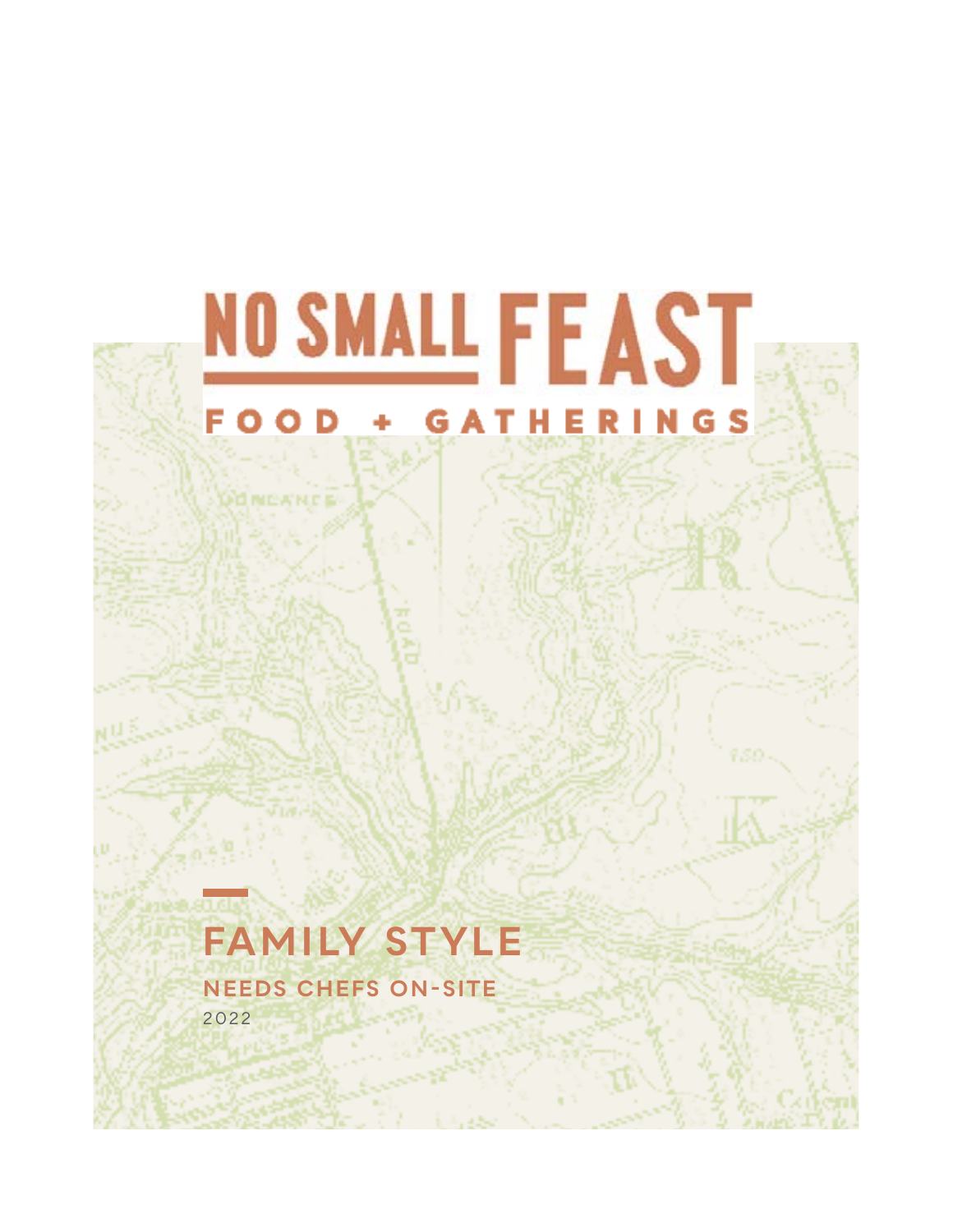

 $\overline{z}$ 

### *Salads* **all gF Available**

#### Roasted heirloom carrot salad

Roasted variegated carrots, gem lettuce, avocado, orange segment, cumin vinaigrette, shaved Beemster, hazelnuts

#### ENDIVE SALAD

Endive, radicchio, asiago, toasted breadcrumb, candied pecan, orange segment, chive, fennel, ranch dressing

#### WATERMELON & KALE SALAD

Compressed watermelon, mint, grilled halloumi, shredded kale, hemp seed, sliced almond, sweet & sour strawberry, balsamic vinaigrette, pea shoots

#### WEDGE SALAD

Iceberg, radish, tarragon, remoulade, chive, gruyere cheese, smoked almond gremolata

#### SHAVED ZUCcHINI salad

Mint, Beemster XO, olive oil, smoked salt, lemon vinaigrette, toasted almonds

#### Roasted beet salad

Endive, arugula, beet infused whipped goats cheese, walnut bread croûton, orange segment, vincotto vinaigrette

#### Fennel and artichoke salad

Shaved fennel, radish, manchego, crispy artichokes

#### *Pasta* Appetizer sized portion

#### Seafood lumache

Rosé sauce, mussels, baby shrimp, scallops, fennel, preserved chili pepper, parsley, Parmesan

## TRUFFLE GNOCCHetti

Spicy Italian sausage ragout, Parmesan, basil cress

#### Ricotta Gnocchi

Spiced carrot purée, soy glazed shimeji mushroom, pea shoots, goats cheese, sweet teardrop pepper, candied bacon

#### Vegan gemelli

Kale, pine nuts, chick pea "cream" sauce, blistered cherry tomatoes, garlic confit, mint, basil

BUCCATINI WITH FOUR NUT PESTO **vegan** Chili, basil, walnut, almond, cashew, pistachio, tomato sauce

#### Lemon Ricotta stuffed Agnolotti

Corn purée, fresh peas, toasted hazelnut, chervil

1 4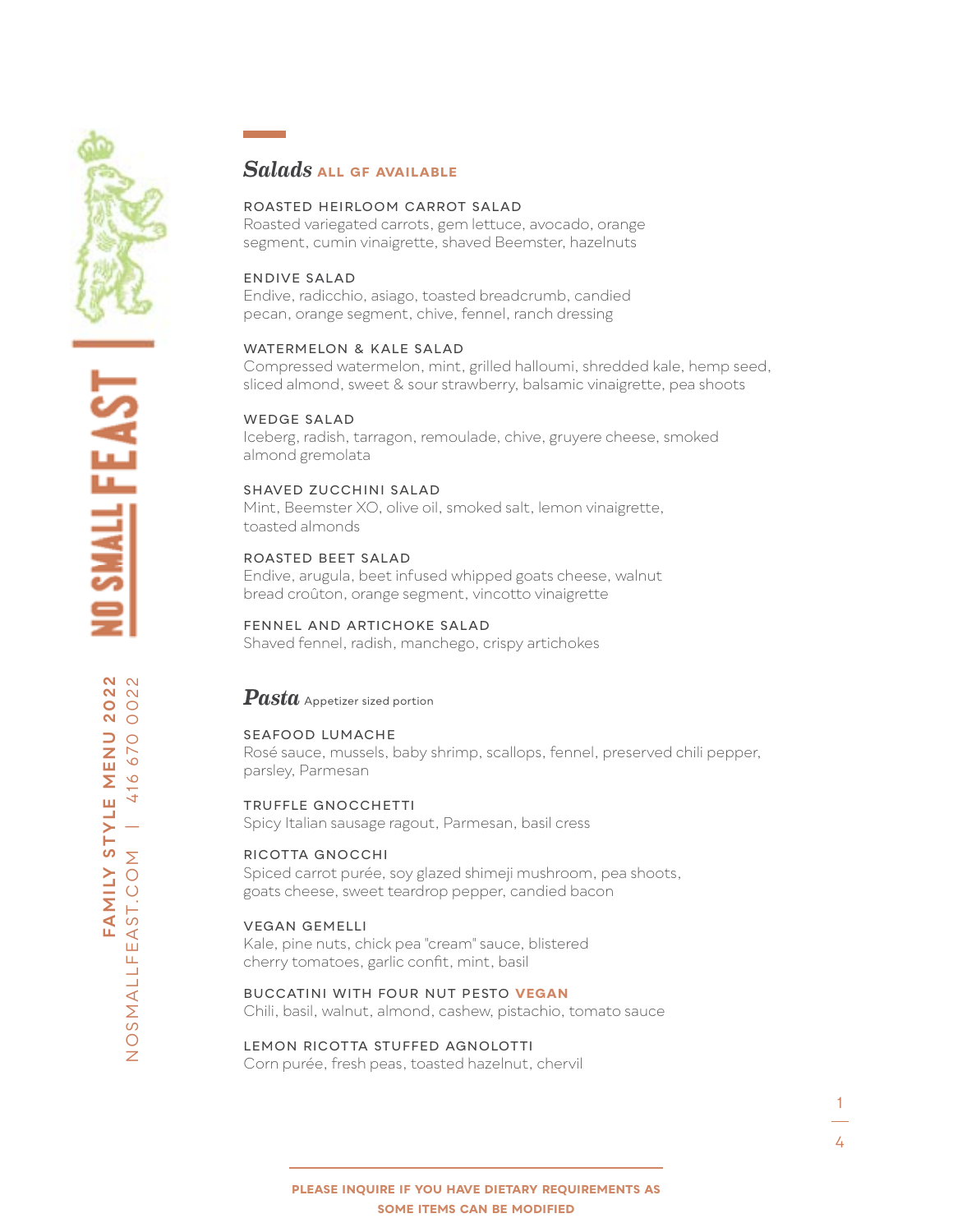

## *Proteins* 4 oz portions

#### *Meat*

HARRISSA RUBBED Grilled CHICKEN supreme **gF Available** Sumac spiced labneh, cucumber slaw

Truffle Fried Chicken Maple hot sauce, truffle oil, grilled peach salsa

Grilled Jerk Chicken supreme Maple/jerk glaze

sweet & sour bbq CHICKEN **gF Available** Cucumber slaw, scallion lime aioli

Grilled beef tenderloin **gF Available** Roasted garlic & chili rub, chimichuri

SOY GLAZED beef SHORT RIB Toasted sesame seed, crispy shallot, scallion

#### *Fish* **all gF Available**

Sweet chili glazed Salmon Cucumber mash, red miso hollandaise, fried taro

Pan Seared Branzino Stewed tomato, garlic, caper

Chili & cornmeal crusted AHI TUNA Avocado dressing, crispy corn tortilla, pickled jalapeño

Seared LAKE ERIE PICKEREL Grilled baby artichoke, tartar sauce

Pistachio Crusted black cod Miso beurre blanc, sweet teardrop pepper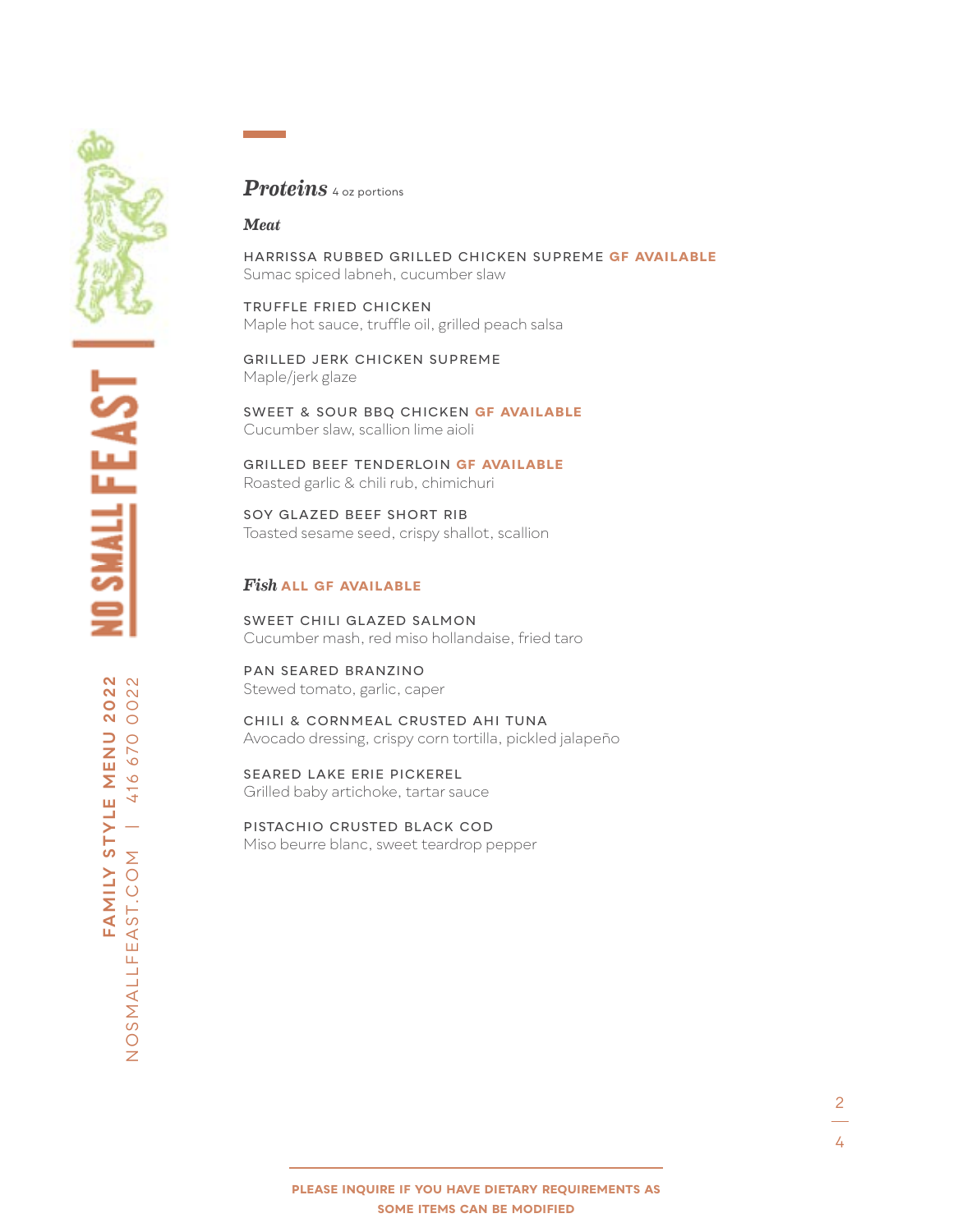## *Vegetables* **all gF Available**

Charred French Beans Cherry tomato, toasted garlic, chili paste, crispy panko

maple roasted heirloom carrots Thyme, shaved Beemster

Pan Fried Shishito Peppers Lemon aioli, truffle oil, sea salt

ROASTED CAULIFLOWER & BROCCOLI Cheddar gratin, garlic panko

Zucchini Provencal Sautéed zucchini, tomato, basil

Grilled ontario asparagus Lemon & saffron aioli, crispy breadcrumb

Sautéed woodland mushrooms Red wine reduction, grainy mustard, rosemary

## *Starch* **all gF Available**

Roasted Squash & Goats cheese risotto Fresh chive, Parmesan

Roasted Fingerling Potatoes Caramelized onion, sage, rosemary

CHamp mashed potatoes Scallion, braised leek, chive

Roasted Sweet Potatoes Roasted garlic aioli, crispy sage, smoked paprika

#### Cucumber infused mashed potatoes

Crispy polenta cakes Mushroom & bacon ragout

3

FAMILY STYLE MENU 2022<br>AST.COM | 416 670 0022 **FAMILY STYLE MENU 2022** NOSMALLFEAST.COM | 416 670 0022 NOSMALLFEAST.COM